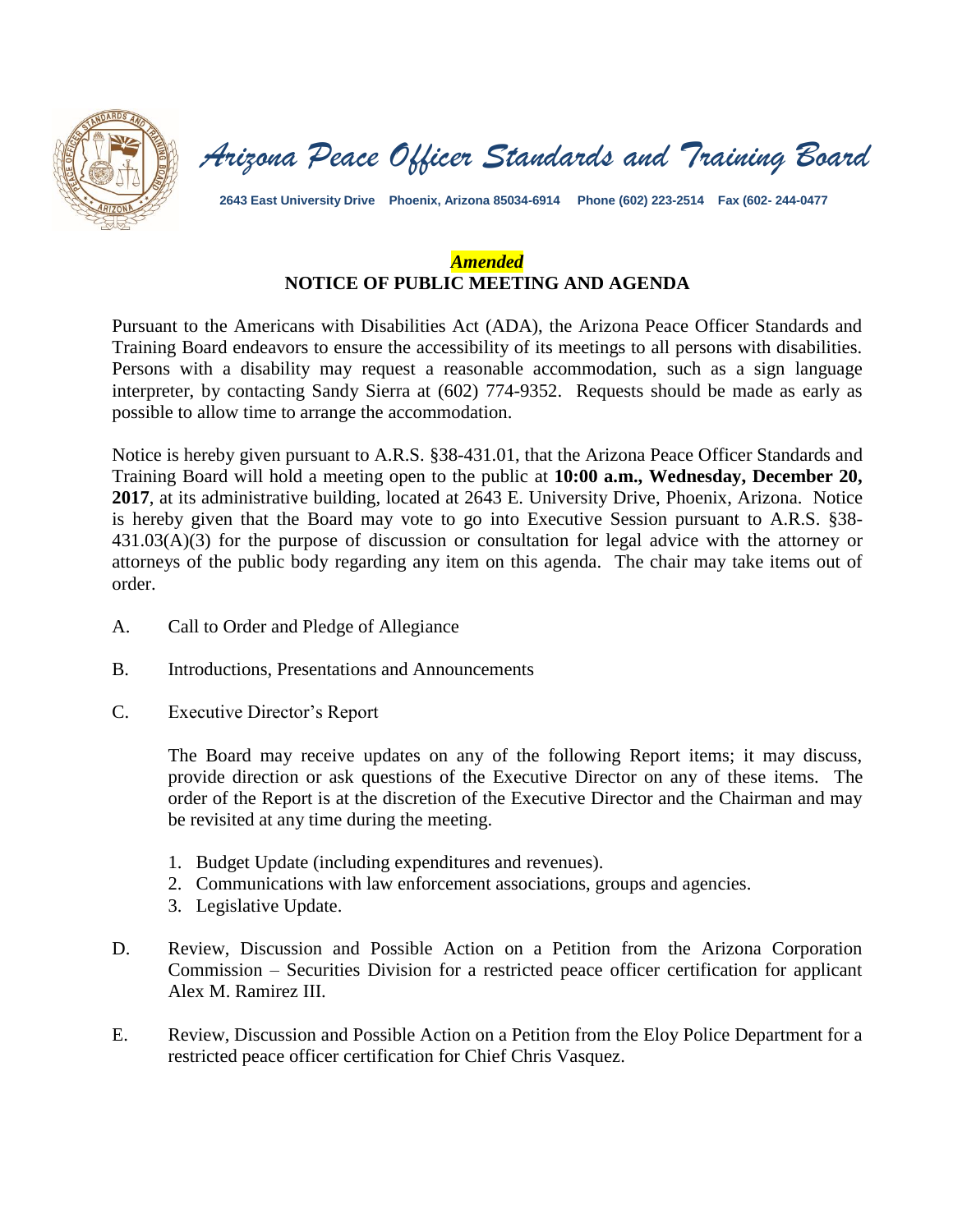### F. Consent Agenda

The following items make up the Consent Agenda. These items will be considered for approval as a single action; unless a Board member or any other interested party wishes to remove an item to be discussed.

#### *Consent Agreements for Voluntary Relinquishment of Peace Officer Certification*:

| 1. Jaime F. Gutierrez   | 15-182 | <b>Tucson Police Department</b>   |
|-------------------------|--------|-----------------------------------|
| 2. Brian L. Havey       | 17-140 | Gila County Sheriff's Office      |
| 3. Christopher J. Ralph | 17-149 | Paradise Valley Police Department |
| 4. Elijah J. Woodward   | 17-109 | Oro Valley Police Department      |

## G. Final Action Cases – Review, Discussion and Possible Action

*Accept, Reject, or Modify the Findings of Fact and Conclusions of Law and vote on appropriate disposition on the following cases:*

| 1. Abraham A. Cabrera | 17-078 | San Carlos Tribal Police Department |
|-----------------------|--------|-------------------------------------|
| 2. Decio P. Hopffer   | 17-073 | <b>Tucson Police Department</b>     |
| 3. Kenneth K. Kimpel  | 17-053 | Pima County Sheriff's Office        |
| 4. Paul R. Robertson  | 17-044 | <b>Glendale Police Department</b>   |
| 5. Arnold I. Romero   | 17-069 | Pima County Sheriff's Department    |

#### H. New Cases – Review, Discussion and Possible Action

| 1. | Ronald C. Brown                     | 17-143 |
|----|-------------------------------------|--------|
| 2. | Daniel J. LaBarbera                 | 17-157 |
| 3. | Tania A. Silva                      | 17-111 |
| 4. | Jared P. Griffith                   | 17-090 |
| 5. | Taylor E. Barlow                    | 17-160 |
| 6. | Frank J. Sloup                      | 17-148 |
|    | 7. Charles K. Foley                 | 17-104 |
|    | 8. Anthony L. Levy                  | 17-158 |
| 9. | Michael P. Sauber                   | 17-114 |
|    | 10. Juan J. Chavez-Munoz Jr. 17-123 |        |
|    | 11. Julie M. Smith                  | 17-142 |
|    | 12. Anthony T. LeClaire             | 16-167 |
|    | 13. Adam R. Sanetra                 | 16-153 |
|    | 14. Matthew T. Chuey                | 16-075 |
|    | 15. William W. Murray               | 17-135 |
|    |                                     |        |

Navajo Division of Public Safety AZ Department of Public Safety AZ Department of Public Safety Buckeye Police Department Colorado City Marshal's Office Maricopa County Sheriff's Office Tucson Police Department Tucson Police Department Tucson Police Department Phoenix Police Department Phoenix Police Department Scottsdale Police Department Scottsdale Police Department Mesa Police Department AZ Department of Transportation - ECD

I. Future Agenda Items